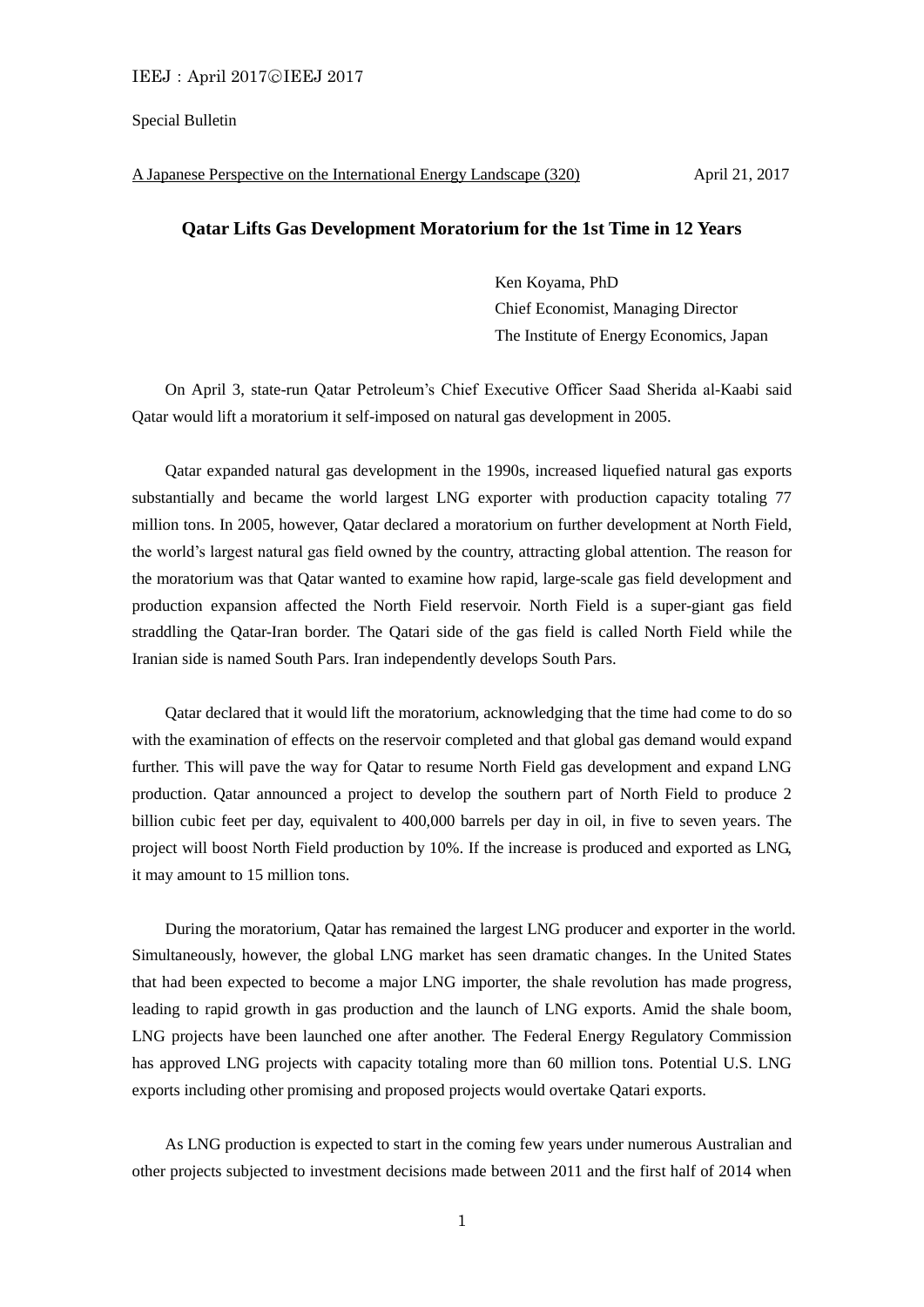### IEEJ: April 2017⊙IEEJ 2017

crude oil prices and Asian LNG prices were high, Australia is likely to replace Qatar as the world's largest LNG exporter. While Qatar has remained the world's largest LNG exporter during the moratorium, Australia and the United States have boosted LNG exports and are realistically expected to overtake the Qatari position. Other numerous LNG export projects including Russian and East African ones are planned, indicating that Qatar's LNG market share is destined to relatively decline.

Under such situation, the moratorium lifting could be interpreted as Qatar's major LNG strategy turnabout. Qatar has apparently launched a strategy to secure or expand its market share and retain or enhance its position and influences as a major LNG exporter by lifting the gas development moratorium. If this interpretation is right, the Qatari strategic turnabout will have great implications for the global LNG market.

The global LNG market continues expanding. It is expected to expand over a long term. The International Energy Agency's long-term outlook predicts that LNG trade will overtake pipeline trade as the mainstream of natural gas trade to account for a majority of international gas trade in 2040. As known well, however, the LNG market is now plagued with oversupply, though being expected to continue growing. Gas market stakeholders agree that the current oversupply would remain until the beginning of the 2020s. Under oversupply and the buyer's market, how to win market competition is vital for suppliers' survival.

In this respect, the Qatari LNG project is basically viewed as highly competitive for three reasons. First, the project envisages gas production based on North Field as a super-giant gas field. Second, condensate, liquefied petroleum gas and other liquids accompanying gas production are rich. Third, Qatar has an excellent track record in gas production and LNG production and exports. The Qatari project could become one of the most competitive new LNG projects. The moratorium lifting is planned to pave the way for production to start under the new project in five to seven years. The production start may come when new supply projects to meet growing demand are required with the LNG market shifting away from oversupply to supply-demand equilibrium. The highly competitive Qatari project's emergence in the market then will have great implications for other LNG projects in the world, for LNG buyers and for structural Asian LNG market changes viewed as a challenge over the past years.

At last, LNG giant Qatar has embarked on a market share strategy. A cost-competitive player's launch of a market share strategy exerts great impacts on the market as seen in other energy markets. Qatar also announced a plan to integrate LNG production subsidiaries, Qatargas and RasGas, under the umbrella of Qatar Petroleum. The plan is designed to streamline Qatar's LNG production and supply arrangements and lower costs to enhance overall competitiveness. Undoubtedly, the new Qatari LNG strategy is one of the most important new points for projecting the future global LNG market.